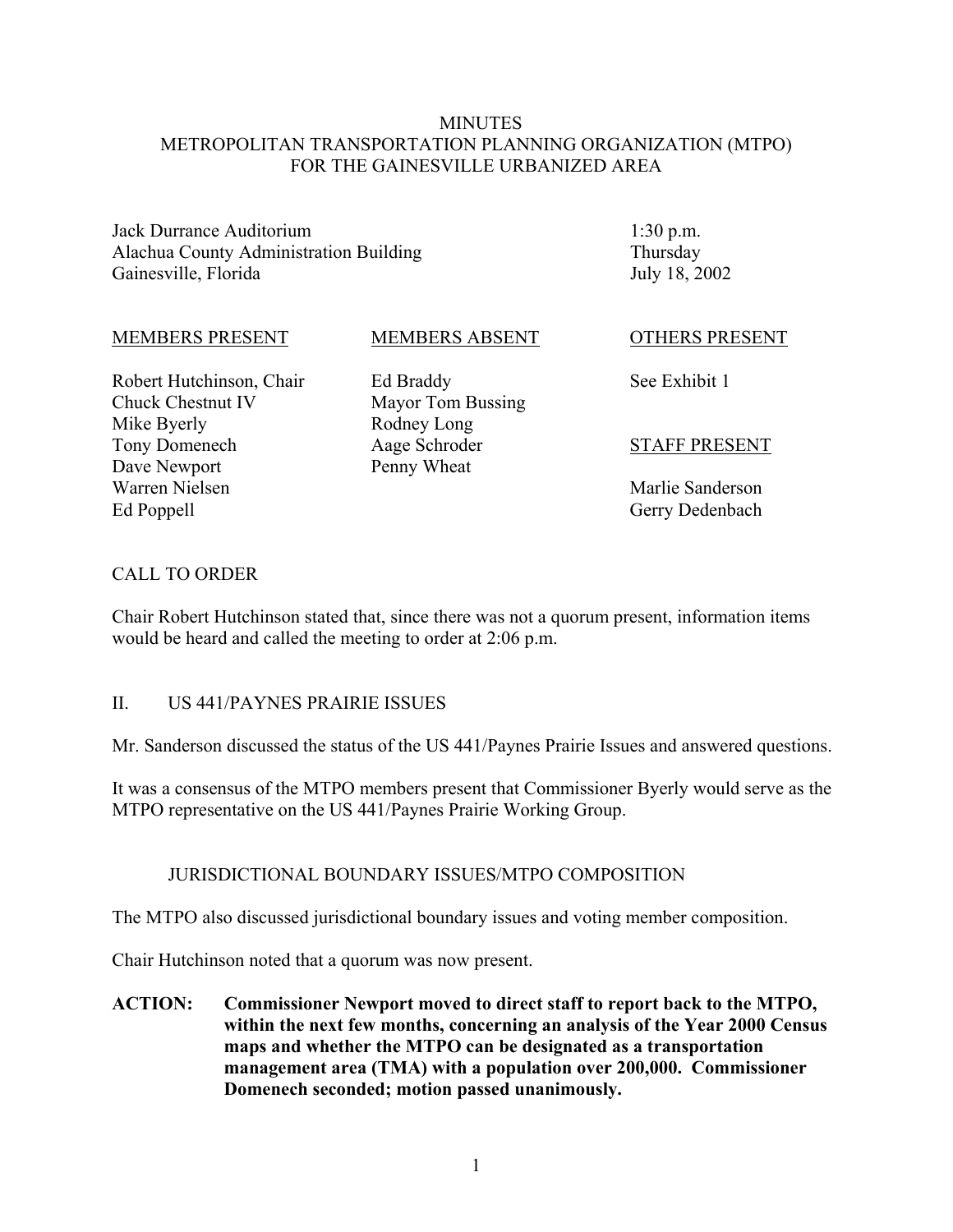### I. APPROVAL OF THE MEETING AGENDA AND CONSENT AGENDA

Mr. Marlie Sanderson, MTPO Director of Transportation Planning, asked the MTPO to approve the meeting agenda and consent agenda.

## **ACTION: Commissioner Newport moved to approve the consent agenda and the meeting agenda. Commissioner Domenech seconded; motion passed unanimously.**

#### III. FISCAL YEARS 2002/3-2006/07 TRANSPORTATION IMPROVEMENT PROGRAM (TIP)

Mr. Sanderson stated that the TIP is the most important document that is approved annually by the MTPO. He noted that this year's document authorizes about \$30 million in Federal funds for projects within the Gainesville Metropolitan Area (GMA). He added that, in order for Federal funds to be spent in the GMA, they must be approved by the MTPO and included in this report. He also stated that, at last month's meeting, the MTPO approved a motion to table the following motion:

*"to approve the Fiscal Years 2002/03 - 2006/07 Transportation Improvement Program."*

#### **ACTION: Commissioner Newport moved to take the motion tabled at the last meeting off the table. Commissioner Nielsen seconded; motion passed unanimously.**

#### **ORIGINAL ACTION RESTATED:**

**Mayor Bussing moved to approve the Fiscal Years 2002/03 - 2006/07 Transportation Improvement Program. Commissioner Domenech seconded.**

**AMENDMENT: Commissioner Byerly moved to include bike lanes in conjunction with the Williston Road resurfacing project (page 14, number 4). Commissioner Newport seconded; motion passed unanimously.**

**AMENDMENT: Commissioner Newport moved to replace TIP language to reflect, clearly and accurately, the actual number of lanes within projects, such as referring to "two-lane divided" roads as "three-lane" roads. Commissioner Domenech seconded; motion passed unanimously.**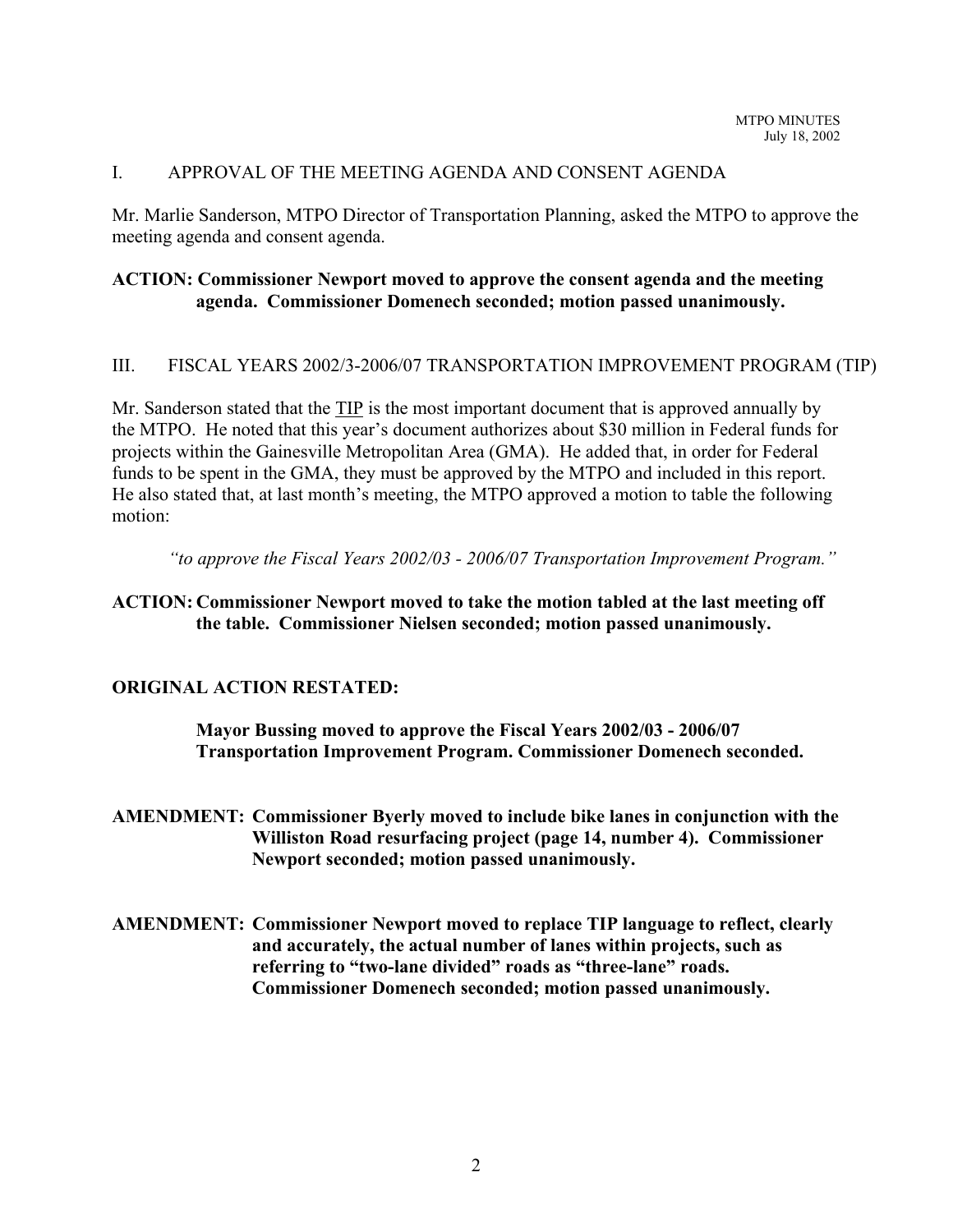#### **ORIGINAL ACTION AS AMENDED:**

**Mayor Bussing moved to approve the Fiscal Years 2002/03 - 2006/07 Transportation Improvement Program with the following amendments:**

- **1. include bike lanes in conjunction with the Williston Road resurfacing projects (page 14, number 4); and**
- **2. replace TIP language to reflect, clearly and accurately, the actual number of lanes within projects, such as referring to "two-lane divided" roads as "three-lane" roads.**

**Commissioner Domenech seconded; motion passed unanimously.**

## **AMENDMENT: Commissioner Nielsen moved to amend the Transportation Improvement Program to remove the Hull Road North-South Bicycle Path (page 46, number 4) since it is an unfunded project. Commissioner Newport seconded; motion passed unanimously.**

Chair Hutchinson stated that the document lacks an executive summary which depicts the relative percentage of funds and historic levels of funding in categories. He stated that this information could be reported by total dollars and/or by dollars by mode.

A member of the MTPO questioned when projects from the Countywide Bicycle Master Plan would begin to be prioritized.

MTPO staff stated that, since the Countywide Bicycle Master Plan was only adopted last year, it takes time for projects to begin to receive funding. He noted that the first step would be to include these projects in this year's List of Project Priorities that the MTPO will adopt in August.

# IV. SW 34<sup>th</sup> STREET BIKELANES

Mr. Sanderson stated that the MTPO, at its May meeting, discussed the enclosed April 8 and April 23 letters from Mr. Aage Schroder, FDOT District 2 Secretary. He reported that FDOT is willing to add color to the new bike lanes on SW 34<sup>th</sup> Street in conjunction with the resurfacing project. He noted that there is an unfunded amount of \$167,560 for this project. He said that, during discussion of these letters, the MTPO approved a motion to:

*"refer funding for the proposed SW 34th Street Coloration Project to the MTPO Advisory Committees."*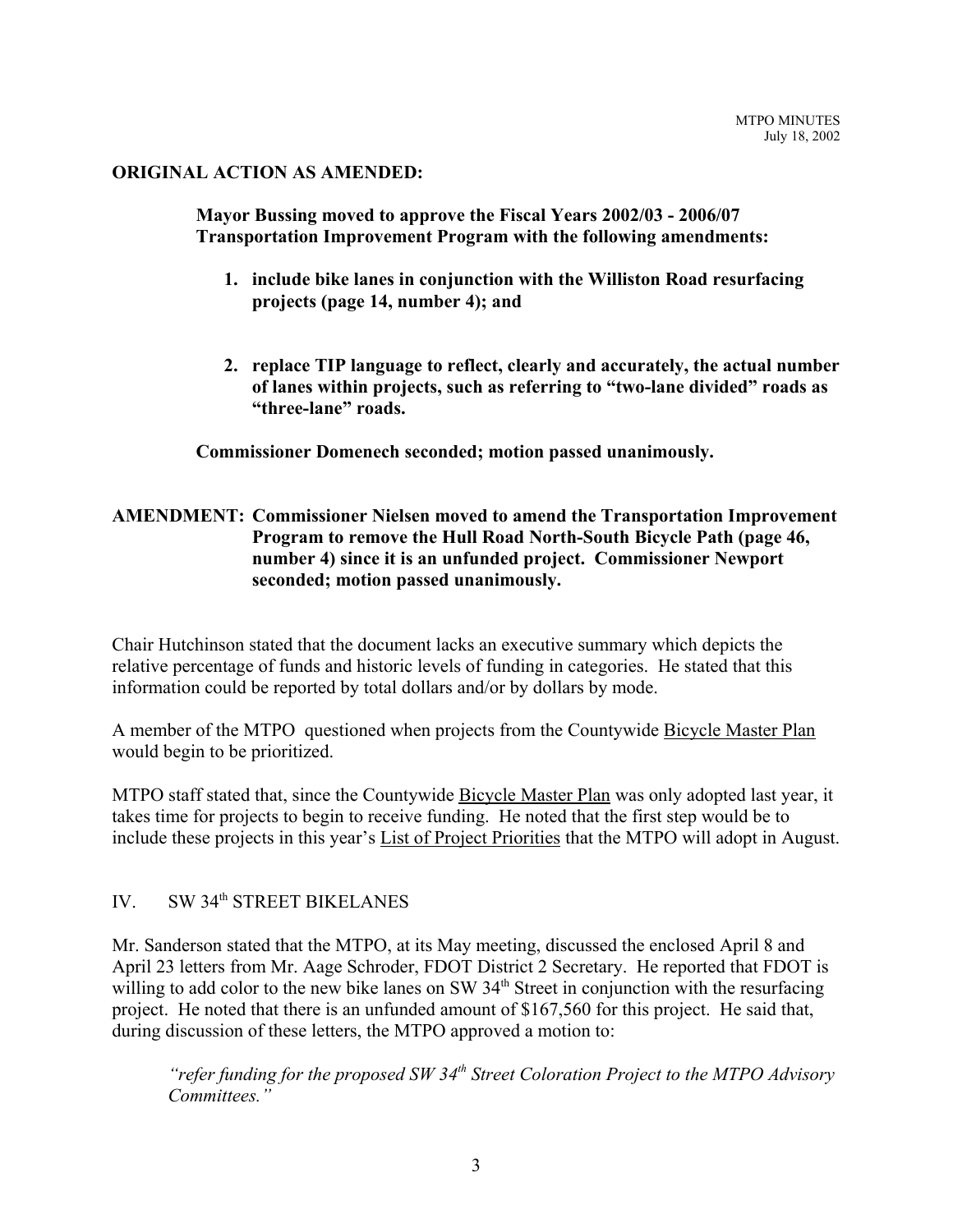He discussed the MTPO Advisory Committee recommendations and FDOT's responses to them.

## **ACTION: Commissioner Newport moved to include this unfunded project in the List of Priority Projects Table 2- Enhancement Priorities. Commissioner Domenech seconded; motion passed unanimously.**

## V. PLAN EAST GAINESVILLE STATUS REPORT

Mr. Gerry Dedenbach, MTPO Senior Transportation Planner, discussed the status of the Plan East Gainesville project and answered questions.

## VI. NEXT MTPO MEETING

Mr. Sanderson stated that the next MTPO meeting is scheduled for August 8 at 7:00 p.m. in the Jack Durrance Auditorium.

 $\mathcal{L}_\text{max}$  , and the contribution of the contribution of the contribution of the contribution of the contribution of the contribution of the contribution of the contribution of the contribution of the contribution of t

#### VII. COMMENTS

There were no comments.

#### ADJOURNMENT

Chair Hutchinson adjourned the meeting at 3:45 p.m.

Date Mike Byerly, Secretary/Treasurer